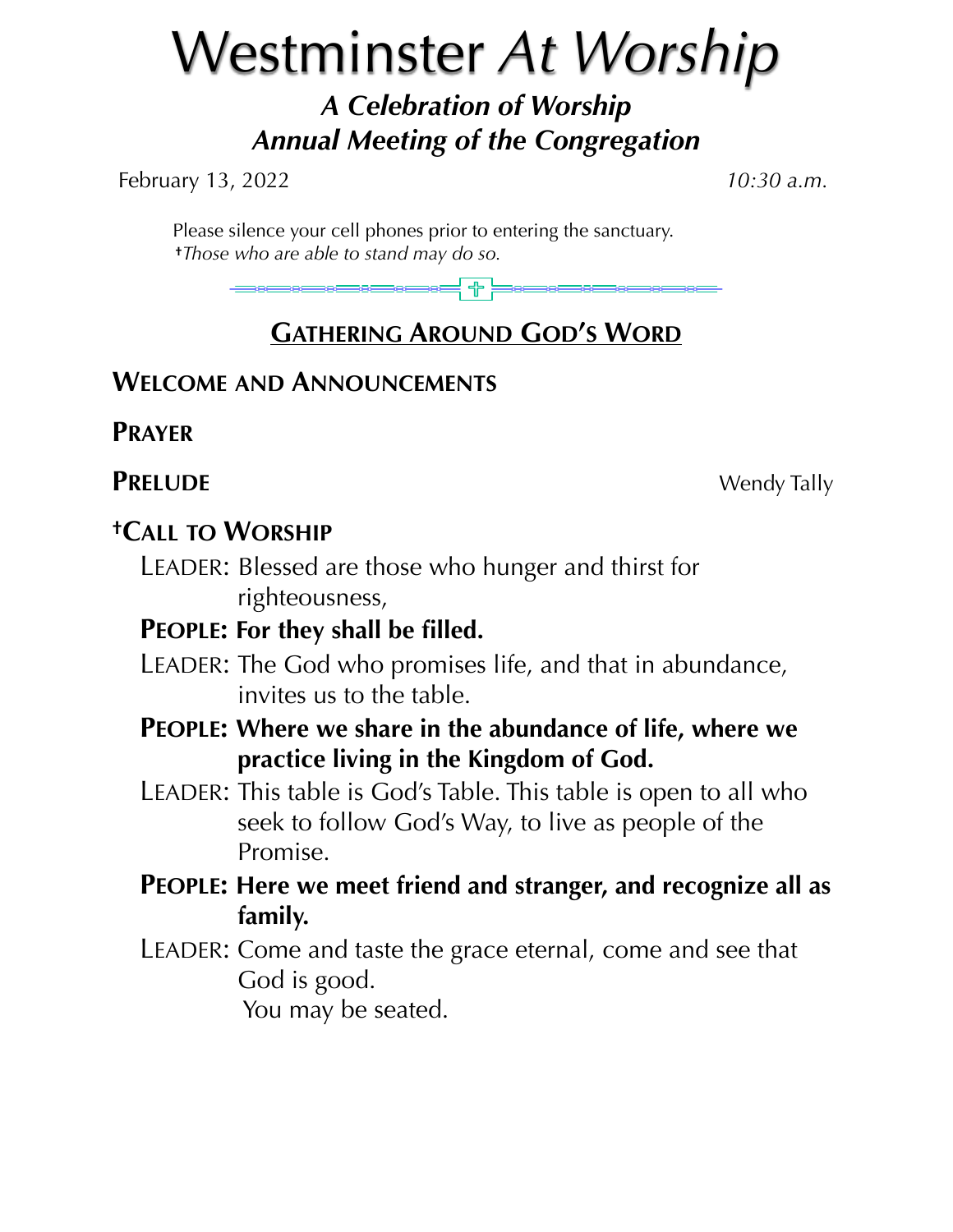**HYMN** LET US BREAK BREAD

*"Let us Break Bread Together"* Chancel Choir Recording

**CALL TO CONFESSION**

**UNISON PRAYER OF CONFESSION**

- **God of compassion, we are sick. We have wrestled all night with worry instead of resting in you. We have asserted our own goodness instead of awakening to yours. We have turned away those hungry for your help instead of trusting you and feeding them from your limitless supply of blessings.**
- **Forgive us, heal us, and help us to hold on to you. We call upon you, for you will answer us, O God, through Jesus Christ our Lord. Amen.**



# **ASSURANCE OF PARDON**

In Christ, we who are broken are healed, forgiven, filled, and transformed.

**Thanks be to God. Amen.**

# **†SHARING GOD'S PEACE**

The peace of Christ be with you. **And also with you.**

# **FANNING THE FLAME**

# **PROCLAIMING GOD'S WORD**

**PRAYER FOR ILLUMINATION READINGS FROM THE SCRIPTURES**

> **Hebrew Lesson Exodus 13:3-10**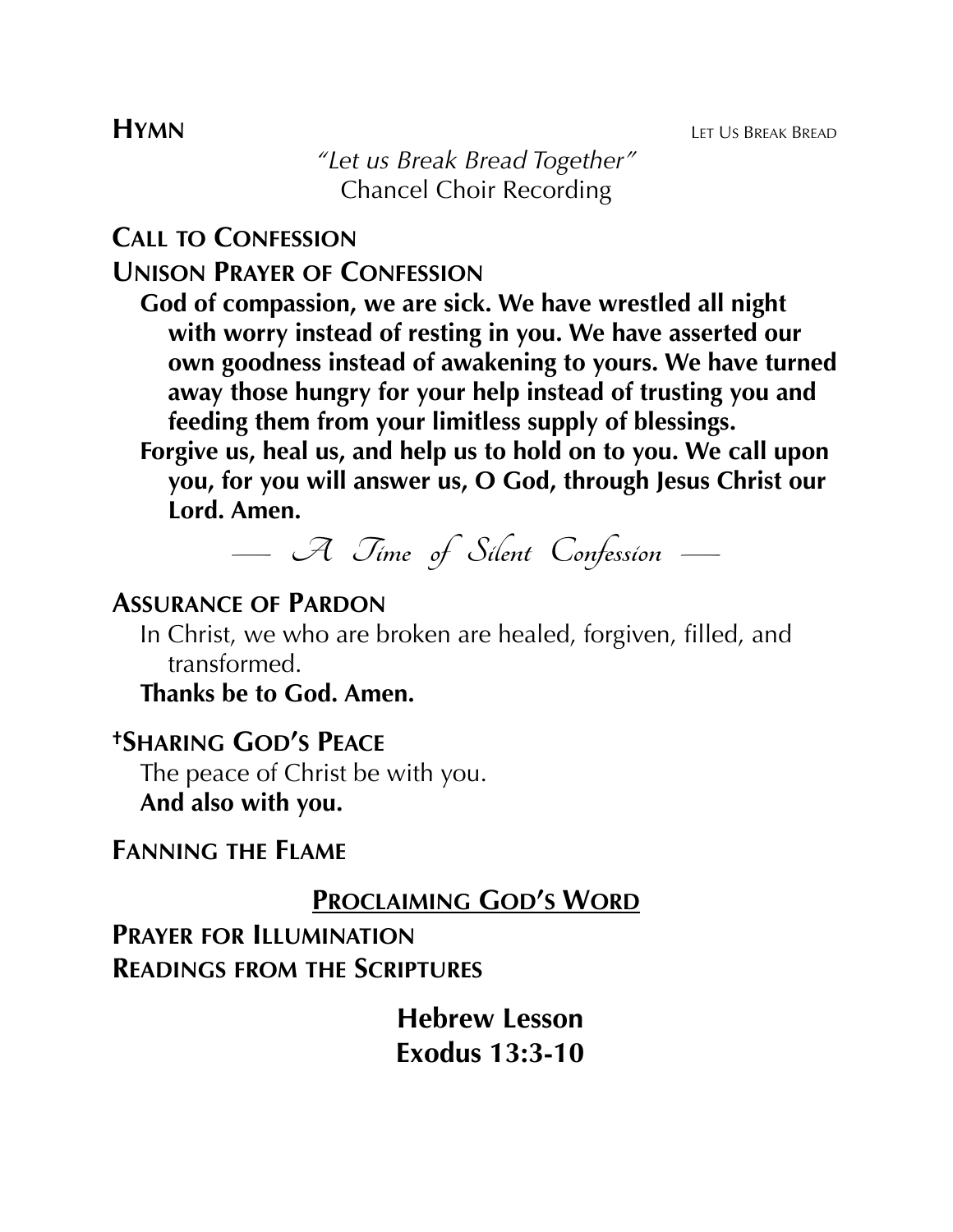**Gospel Lesson John 6:1-15**

**Epistle Lesson Acts 2:41-47**

**SERMON** 

 *"Feast and Listen Together"* **Rev.** Jamie Milton

**†AFFIRMATION OF FAITH** (based on *The Confession of Belhar*)

- **We believe in the triune God, Father, Son, and Holy Spirit, who gathers, protects, and cares for the church through Word and Spirit. This God has done since the beginning of the world and will do to the end.**
- **We believe that Christ's work of reconciliation is made manifest in the church as the community of believers who have been reconciled with God and with one another.**
- **We believe that unity is, therefore, both a gift and an obligation for the church of Jesus Christ.**
- **We believe that, through the working of God's Spirit, it is a binding force, yet simultaneously a reality which must be earnestly pursued and sought: one which the people of God must continually be built up to attain.**
- **We believe that the church must together come to know the height and the breadth and the depth of the love of Christ.**
- **We believe that together we are built up to the stature of Christ, the new humanity.**
- **We believe that we must together know and bear one another's burdens, thereby fulfilling the law of Christ.**
- **We believe that we are called to admonish and comfort one another; to suffer with one another for the sake of righteousness; to pray together, and together serve God in this world.**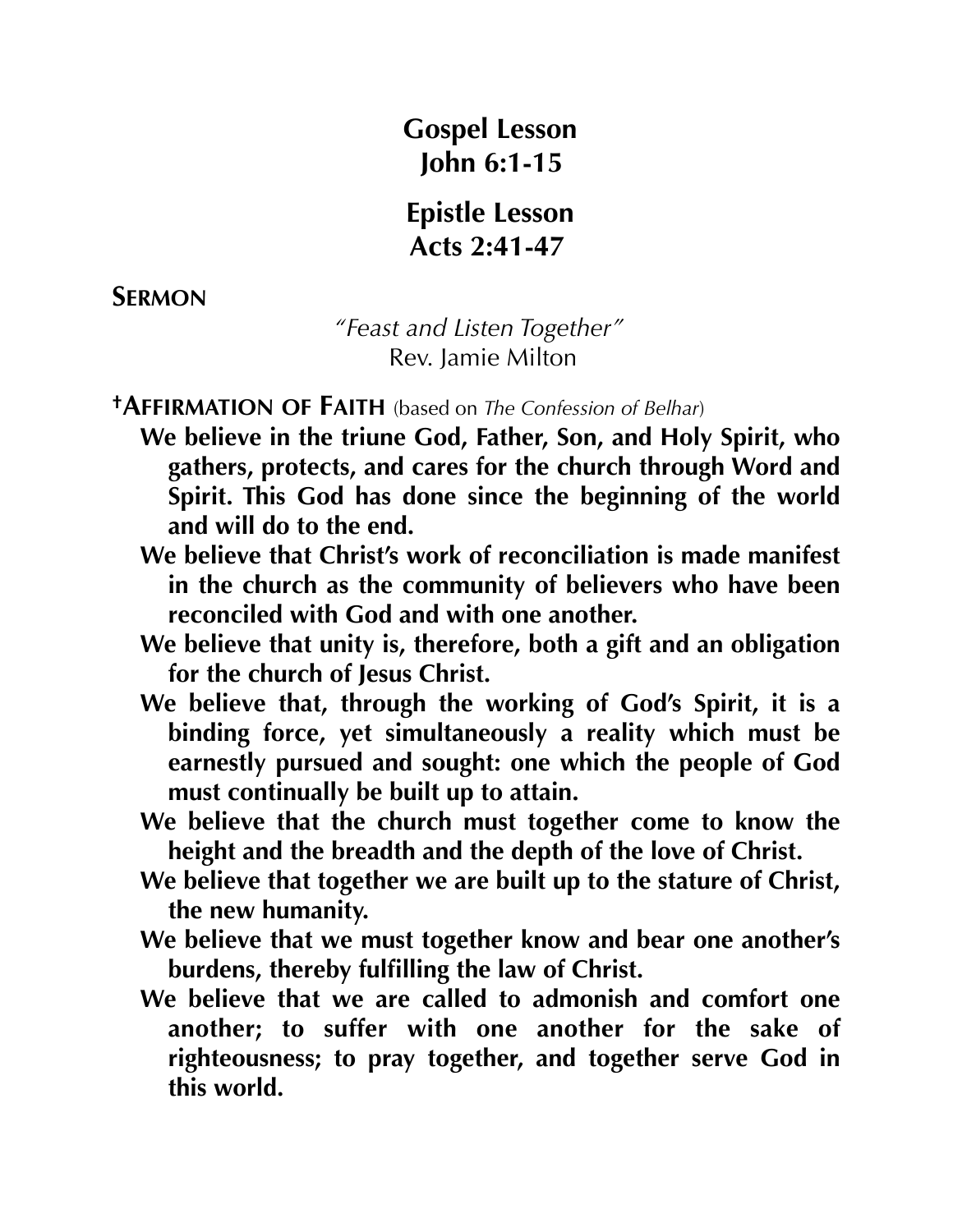# **OFFERING OURSELVES AND OUR GIFTS TO GOD OFFERTORY** FETTKE

*"Amazing Grace (My Chains Are Gone)"* Chancel Choir Recording

# **†UNISON PRAYER OF DEDICATION**

Please rise, in body or in spirit, as you feel comfortable, and let us pray together:

**We thank you, Generous God, that you have empowered us to participate in the miraculous multiplying ministry of Jesus. Receive now these gifts you have provided us out of your abundance that your miracle ministry may multiply to satisfy the hungry of this world today; through Jesus Christ our Lord. Amen.**

# **PRAYERS OF THE PEOPLE & THE LORD'S PRAYER**

THE LORD'S PRAYER

**PEOPLE: Our Father, who art in heaven, hallowed be thy name, thy kingdom come, thy will be done, on earth as it is in heaven. Give us this day our daily bread, and forgive us our debts as we forgive our debtors; and lead us not into temptation, but deliver us from evil. For thine is the kingdom, and the power, and the glory forever, Amen.**

# **BEING SENT WITH GOD'S WORD**

# **HYMN OF DEDICATION** QUIET UNDERSTANDING

*"There's a Quiet Understanding"* Chancel Choir Recording

**CHARGE & BENEDICTION**

500 Top Only

**POSTLUDE** 

유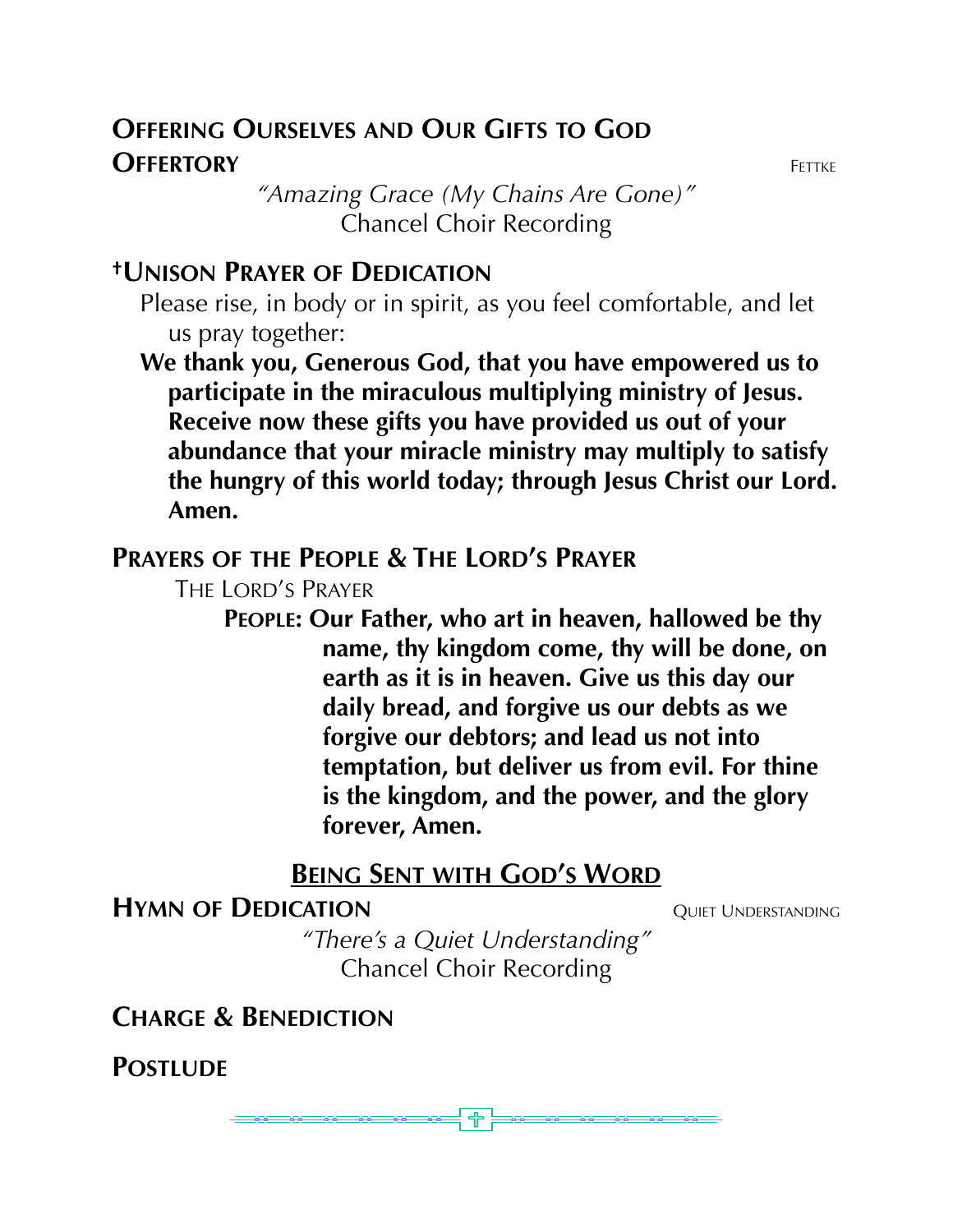Liturgical texts used with permission from: Call to Worship — Gord Waldie, [www.worshipofferings.blogspot.com](http://www.worshipofferings.blogspot.com) *Feasting on the Word Worship Companion, Year A, Volume 2 (Westminster John Knox* Press, 2014) Other texts come from: *Book of Common Worship* (Westminster John Knox Press, 2018)

MINISTERS All the People PASTOR **Rev.** Jamie Milton PARISH ASSOCIATE **Rev. Linda Williams** LITURGIST **Kathy Elzinga** DIRECTOR OF YOUTH MINISTRY Brandi Higgins NURSERY SUPERVISOR Elaine Edwards CHOIR DIRECTOR **DAWN AUGUST 2006** Dawn Auger HANDBELL DIRECTOR Brandi Higgins ORGANIST Wendy Tally TREASURER Heidtman CUSTODIAN Harold Miller SECRETARY Judy Harrelson CCLI License #2328090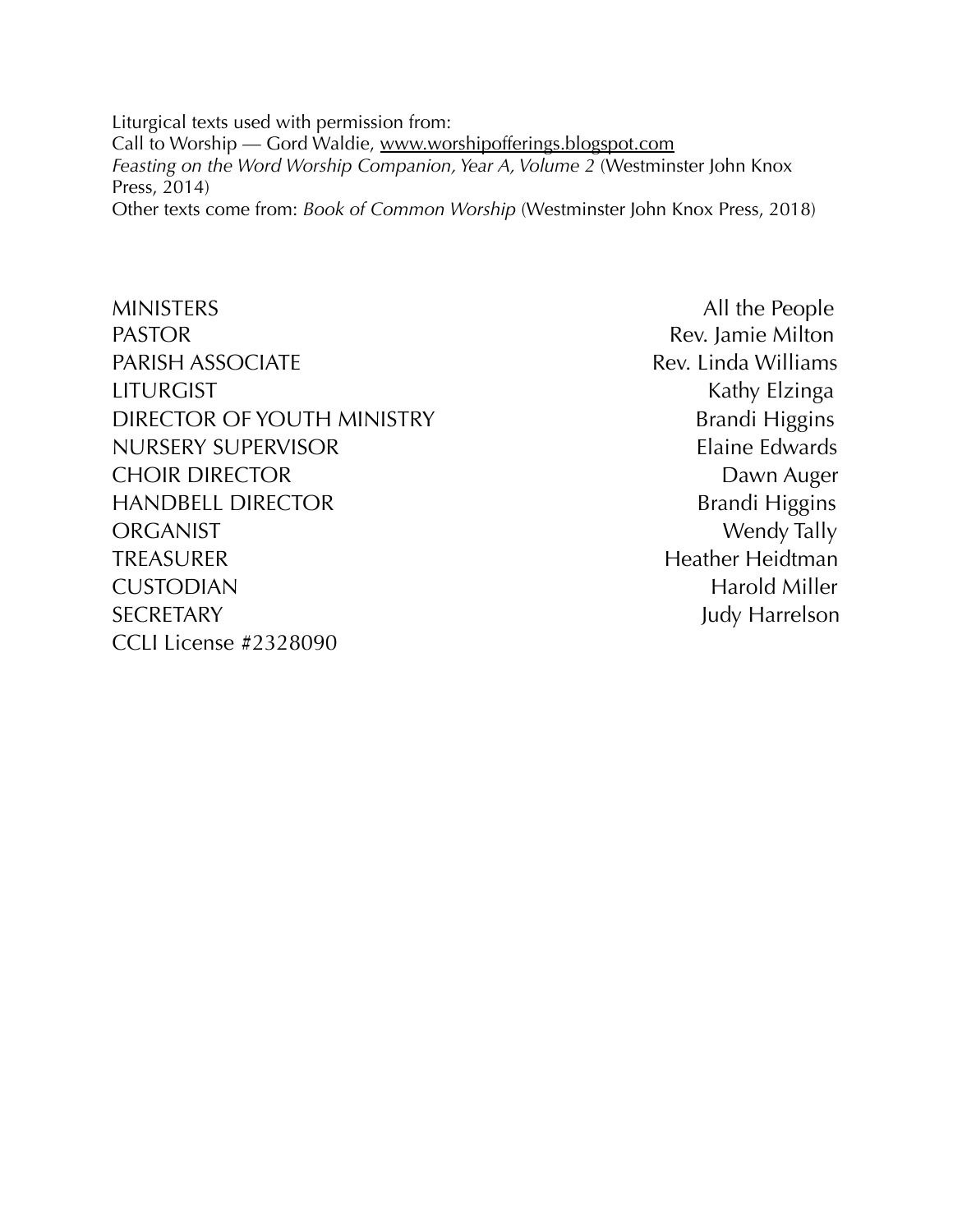### **ANNOUNCEMENTS FOR FEBRUARY 13, 2022**

**FLOWERS TODAY** are given by Karen Schoeppach to offer a touch of brightness and spring in the midst of this long, cold winter season.

**THE ANNUAL MEETING OF THE CONGREGATION** will take place in the sanctuary TODAY immediately following the worship service. Annual reports are located at the rear of the sanctuary. Please limit one per household. You can also view the annual report on Westminster's website, [www.wpcbc.org.](http://www.wpcbc.org) It it located on the front page, just below the COVID information box.

**SOUP LUNCHEON:** Following the Annual Meeting of the Congregation, the youth will host a soup luncheon and bake sale in Fellowship Hall. Donations will benefit the youth who will attend Triennium this summer. Please plan to stay for this fun and tasty luncheon! Takeout containers will be available for those who wish to make their meal to-go.

**LYDIA CIRCLE** will meet in-person on the third Thursday of the month at 1:00 p.m. in the Session room. The next meeting is February 17. We are using the *Horizons* Bible Study, *What My Grandmothers Taught Me: Learning from the Women in Matthew's Genealogy of Jesus.*

**DEBORAH CIRCLE:** Ladies, you are invited! The Deborah Circle will meet via Zoom on Tuesday, February 22 at 7:00 p.m. Contact Karen Schoeppach at 989-684-1322 or kaysue@chartermi.net for Zoom information.

**THE WIRED WORD**, *"Where current events and faith intersect,"* takes place on Tuesdays at 10:00 a.m. via Zoom (note the time change). News is inevitable whether good or bad, but what better way to extract hope from this input than to juxtapose scriptures as tools to persevere and navigate our daily walk in Christian faith. Our weekly Wired Word gatherings allow us to reflect on the week's happenings with others who may not share our same thoughts and opinions, but are equally dedicated to thinking about and talking about how current events intersect with our faith questions and convictions. Any questions, or to receive study material and Zoom information, contact Rev. Linda at 686-1360 or parishassoc@wpcbc.org.

**ADULT BIBLE STUDY:** When we respond to Jesus' summons to "Follow me" and we choose to follow, we are committing to a lifelong apprenticeship journey one in which we will continually be formed, reformed, and transformed. Discipleship is not a skill; it's a way of life. Bible Study classes are offered at two different times to accommodate various schedules. Join us on Sundays at 9:00 a.m. in the Session Room or Wednesdays at 7:00 p.m. via Zoom. The same study materials will be used at both gatherings, and are available for pick-up in the church office. See Rev. Linda or Pastor Jamie with any questions.